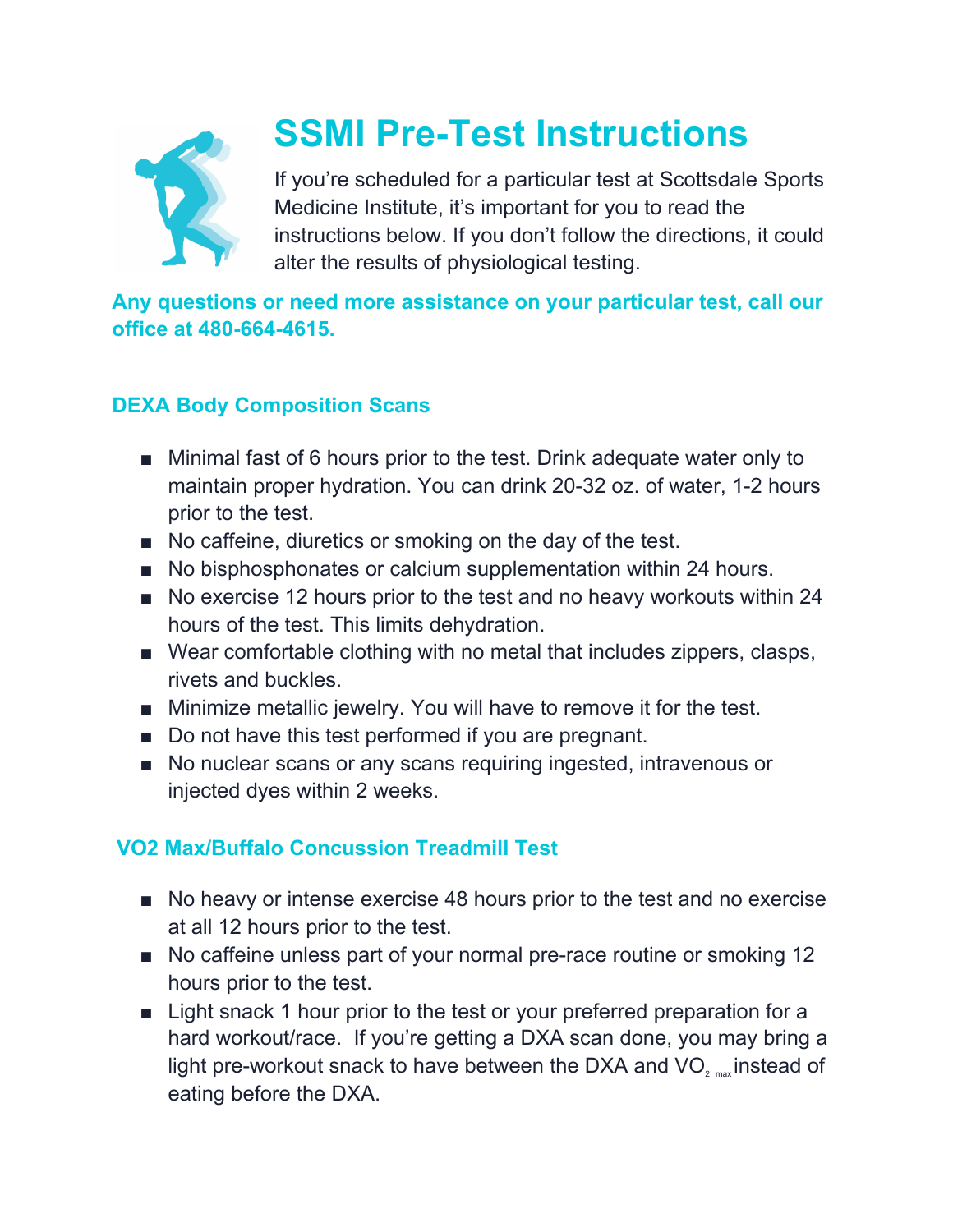- Wear comfortable exercise clothes and shoes for your test mode on a treadmill or bike.
- Bring inhaler if appropriate.
- See medications list and take other medications as directed.
- This is a maximal exertion test. Be sure you're able to perform the test safely by getting medical clearance from you primary care physician.

### **Resting Metabolic Rate (RMR)**

- Minimal fast of 6 hours prior to the test. Drink adequate water only to maintain proper hydration. You can drink 20-32 oz. of water, 1-2 hours prior to the test.
- No exercise 24 hours prior to the test.
- No caffeine or smoking 12 hours prior to test.
- Early morning before 10 is ideal for the test.
- Take normal medications as directed.

## **Pulmonary Function Tests (PFT)**

- Wear clothes comfortable for vigorous breathing.
- Light snack 1 hour before the test.
- Have an inhaler if appropriate.
- See medications list.
- No caffeine, smoking or exercise 12 hours prior to the test.
- No albuterol 3 hours prior to the test.

### **Cardiac Stress Test**

- Wear comfortable exercise clothes and shoes to perform the activity of walking/running on the treadmill.
- Women: Please do not wear bras with metal. Non-metal sports bras only.
- No skin lotion or oil on the chest and abdominal areas.
- Light snacks 1 hour before the test. No snack if having blood draw and drink 20-32 oz. water, 1-2 hours prior to the test.
- No caffeine, smoking or exercise 12 hours prior to the test.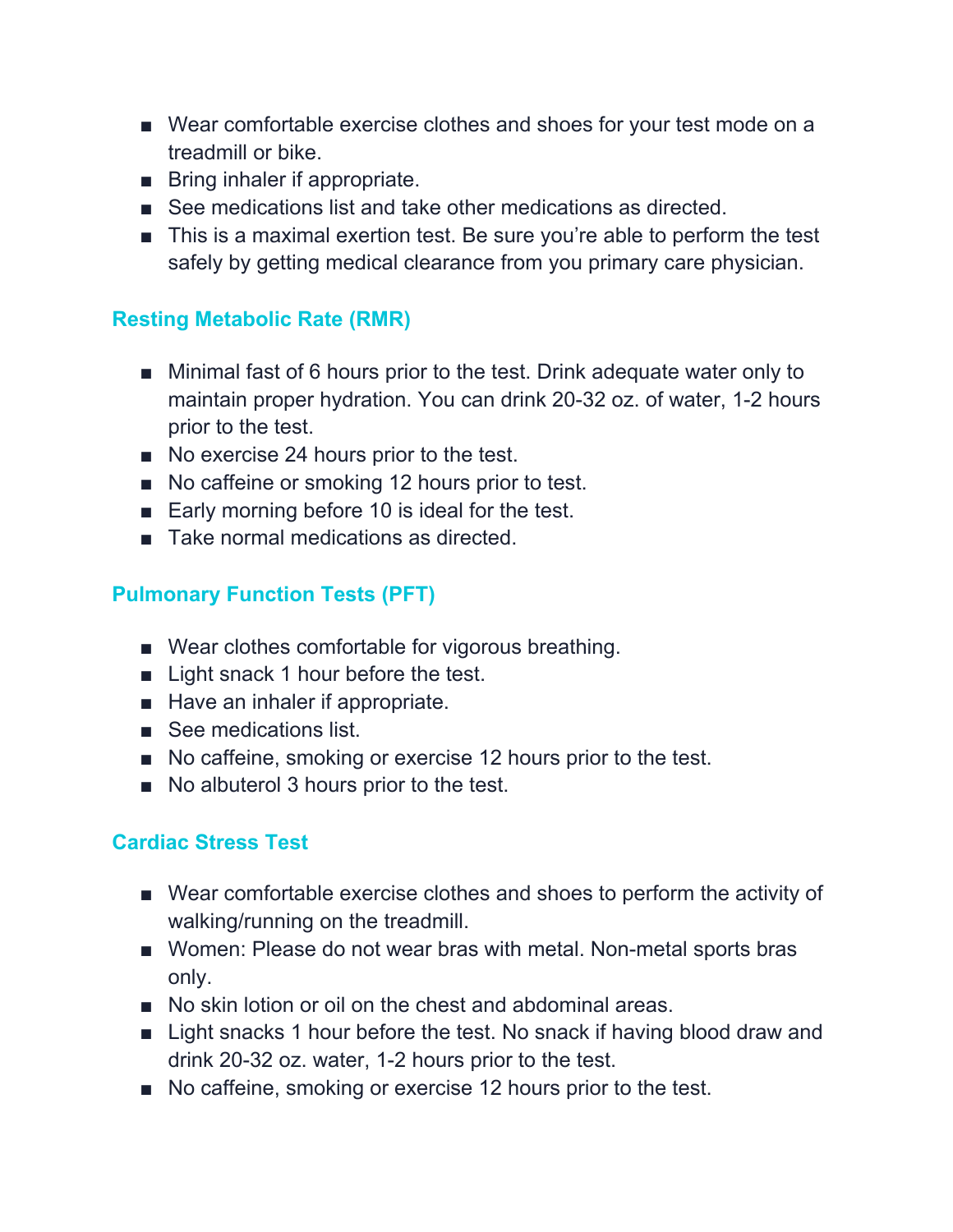- See medications list.
- Bring your inhaler if appropriate.

#### **Medications**

ALL Beta Blockers need to be **DISCONTINUED** the morning of the test including:

- Acebutolol hydrochloride (Sectral),
- Atenolol (Tenormin),
- Betaxolol (Kerlone),
- Bisoprolol (Zebeta),
- Carteolol (Ocupress),
- Carvedilol (Coreg),
- Esmolol (Brevibloc),
- Labetalol (such as Normodyne or Trandate),
- Metoprolol (such as Lopressor or Toprol XL),
- Nadolol (Corgard),
- Penbutolol sulfate (Levatol),
- Pindolol (Visken),
- Propranolol (Inderal), Sotalol (Betapace AF), Timolol (Blocadren)

#### Diabetic medications (oral) including need to be **DISCONTINUED** the morning of the test.:

Chlorpropamide, Tolazamide, Tolbutamide, Gliclazide, Glimepiride, Glipizide, Glyburide, Rosiglitazone, Metformin, Pioglitazone, Nateglininde and Repaglininde.

Insulin needs to be cut in half.

Insulin pumps should be **DISCONTINUED**.